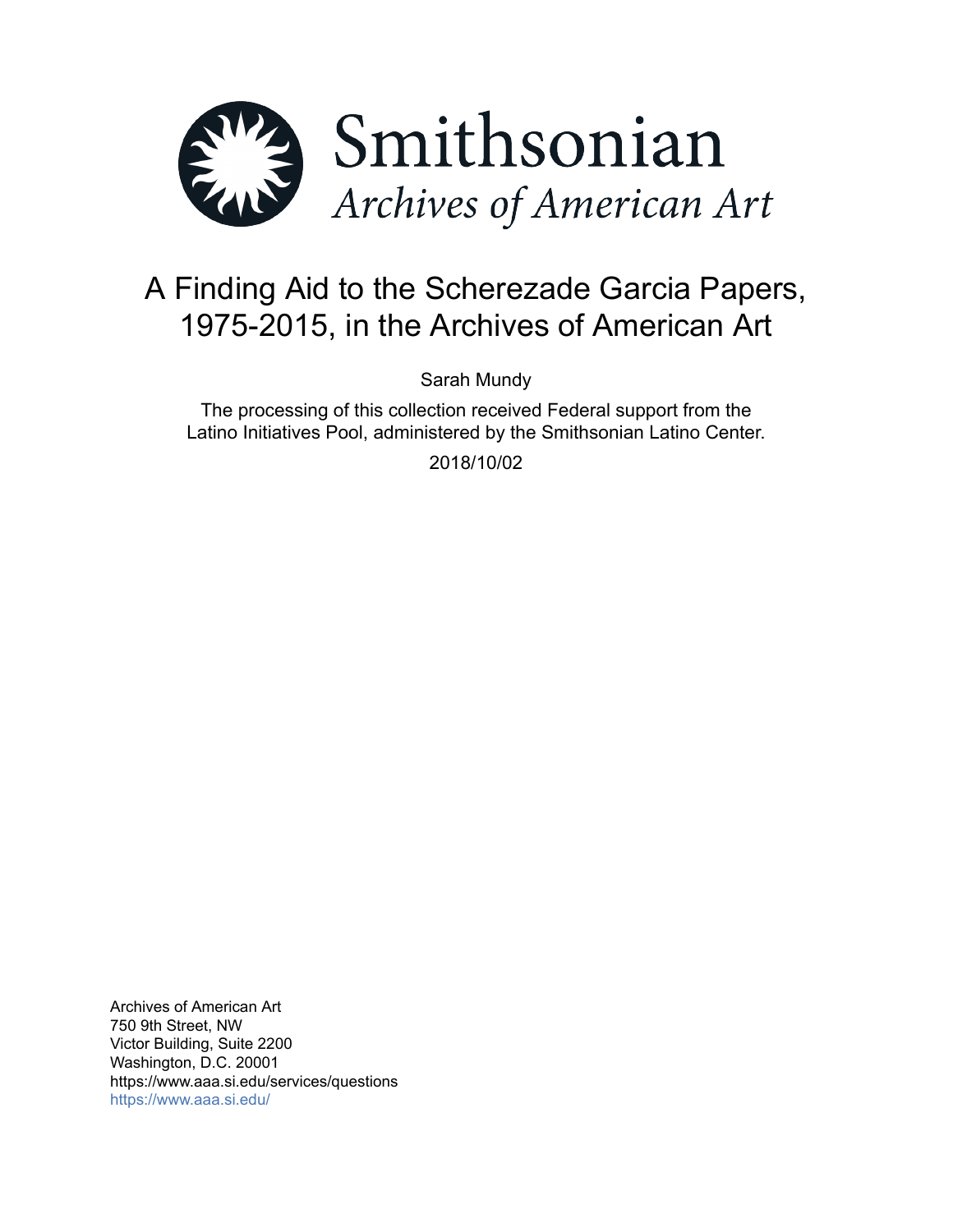# **Table of Contents**

<span id="page-1-0"></span>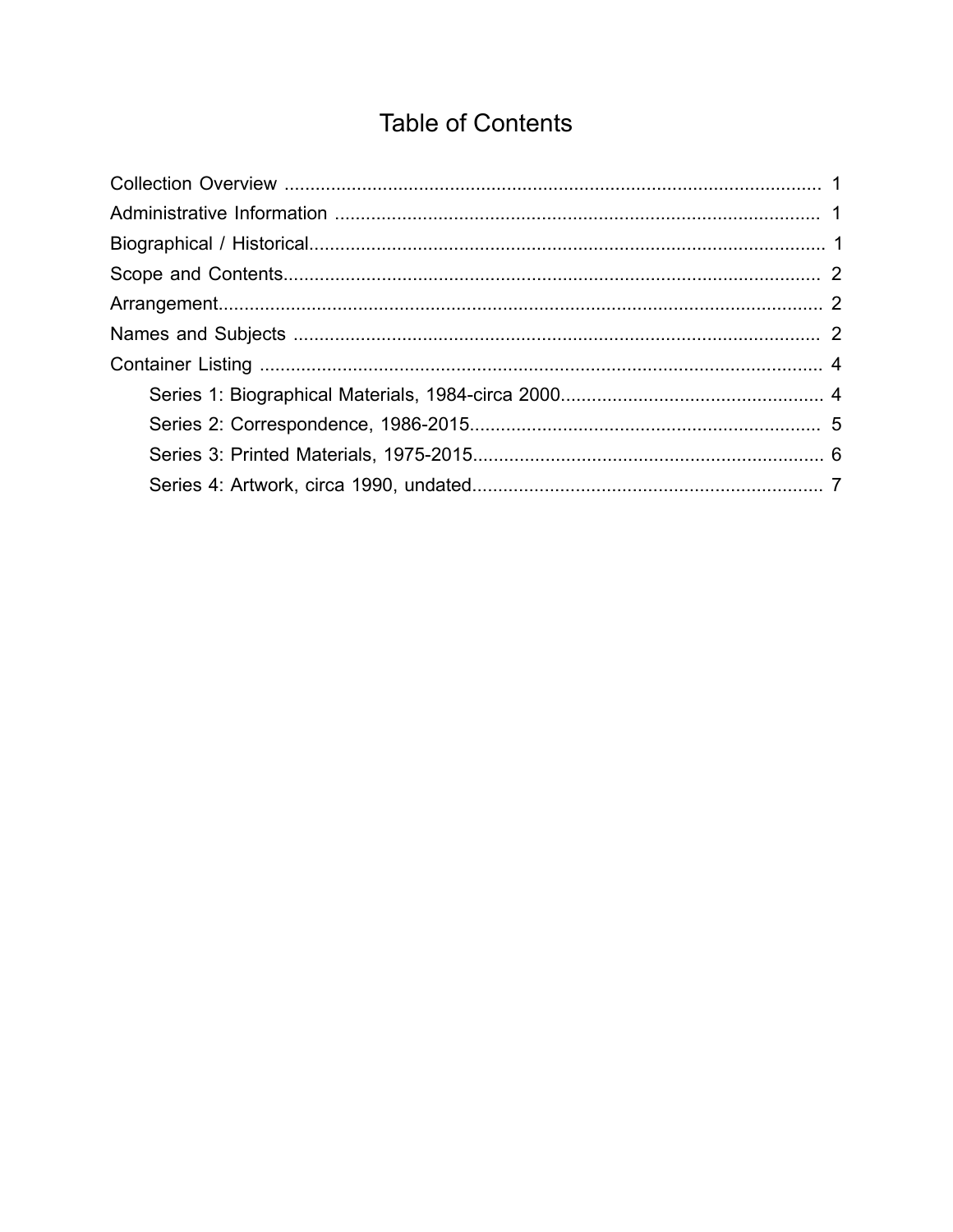## <span id="page-2-0"></span>**Collection Overview**

| <b>Repository:</b> | Archives of American Art                                                                                                                                                                                                                                                                                                                                                                                                                                                                                                                                                                                                                                                                                                                 |  |  |
|--------------------|------------------------------------------------------------------------------------------------------------------------------------------------------------------------------------------------------------------------------------------------------------------------------------------------------------------------------------------------------------------------------------------------------------------------------------------------------------------------------------------------------------------------------------------------------------------------------------------------------------------------------------------------------------------------------------------------------------------------------------------|--|--|
| Title:             | Scherezade Garcia papers                                                                                                                                                                                                                                                                                                                                                                                                                                                                                                                                                                                                                                                                                                                 |  |  |
| Date:              | 1975-2015                                                                                                                                                                                                                                                                                                                                                                                                                                                                                                                                                                                                                                                                                                                                |  |  |
| Identifier:        | AAA.garcsche                                                                                                                                                                                                                                                                                                                                                                                                                                                                                                                                                                                                                                                                                                                             |  |  |
| Creator:           | García, Scherezade, 1966-                                                                                                                                                                                                                                                                                                                                                                                                                                                                                                                                                                                                                                                                                                                |  |  |
| Extent:            | 1.2 Linear feet                                                                                                                                                                                                                                                                                                                                                                                                                                                                                                                                                                                                                                                                                                                          |  |  |
| Language:          | The collection is in English and Spanish.                                                                                                                                                                                                                                                                                                                                                                                                                                                                                                                                                                                                                                                                                                |  |  |
| Summary:           | The papers of Dominican Republic born multimedia artist, designer,<br>and educator Scherezade Garcia measure 1.2 linear feet and date<br>from 1975 to 2015. The bulk of the collection is comprised of printed<br>materials that include art reproductions, a book and calendar, clippings,<br>exhibition announcements and catalogs, and posters from Garcia's<br>childhood and career as an adult. Other material includes awards and<br>certificates, a photograph of Garcia painting, and school documents<br>from Altos de Chavon School of Design; correspondence with her sister<br>iliana emilia garcia, Justice Sonia Sotomayor, and others; and sketches<br>and mockups for Angeles Caídos [Fallen Angels] and other projects. |  |  |

# <span id="page-2-1"></span>**Administrative Information**

### Acquisition Information

The papers were donated in 2015 and 2017 by Scherezade Garcia.

## Related Materials

Also found at the Archives of American Art are the papers of iliana emilia garcia, sister of Scherezade Garcia.

### Processing Information

The collection was processed and a finding aid prepared by Sarah Mundy in 2018.

### Preferred Citation

Scherezade Garcia papers, 1975-2015. Archives of American Art, Smithsonian Institution.

### **Restrictions**

Use of original papers requires an appointment and is limited to the Archives' Washington, D.C., Research Center.

# <span id="page-2-2"></span>**Biographical / Historical**

Scherezade Garcia (1966- ) is a multimedia artist, designer, and educator in Brooklyn, N.Y.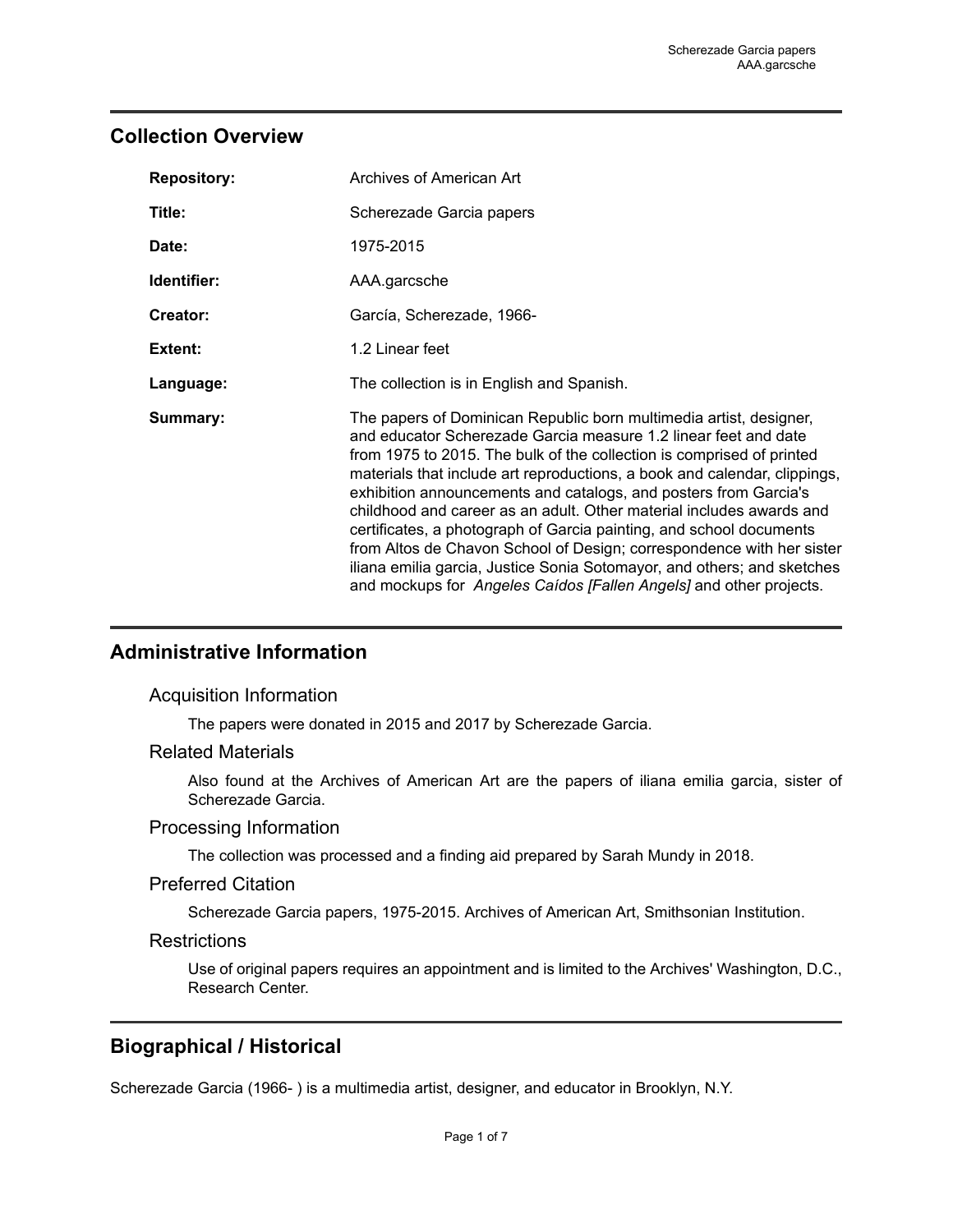Garcia was born in Santo Domingo, Dominican Republic. She attended the Altos de Chavon School of Design and received a Bachelor of Fine Arts degree from Parsons School of Design in 1988. She also earned a Master of Fine Arts in 2011 from City College of New York. At Parsons she received the Parsons Institutional Scholarship and Dana Foundation Work Program. In 2015 Garcia was awarded the Joan Mitchell Foundation grant.

She is a founding member of the printmaking collective Dominican York Proyecto Grafica. Garcia has taught workshops at Altos de Chavon and El Museo del Barrio. She has also been a lecturer at Parsons School of Design and St. Francis College.

# <span id="page-3-0"></span>**Scope and Contents**

The papers of Dominican Repbublic born multimedia artist, designer, and educator Scherezade Garcia measure 1.2 linear feet and date from 1975 to 2015. The bulk of the collection is comprised of printed materials that include art reproductions, a book and calendar, clippings, exhibition announcements and catalogs, and posters from Garcia's childhood and career as an adult. Other material includes awards and certificates, a photograph of Garcia painting, and school documents from Altos de Chavon School of Design; correspondence with her sister iliana emilia garcia, Justice Sonia Sotomayor, and others; and sketches and mockups for *Angeles Caídos [Fallen Angels]* and other projects.

## <span id="page-3-1"></span>**Arrangement**

The collection is arranged as four series.

- Series 1: Biographical Materials, 1984-circa 2000 (Box 1, 3; 0.2 linear feet)
- Series 2: Correspondence, 1986-2015 (Box 1; 1 folder)
- Series 3: Printed Materials, 1975-2015 (Box 1-3, OV 4; 0.6 linear feet)
- Series 4: Artwork, circa 1990, undated (Box 2, OV 4; 0.2 linear feet)

# <span id="page-3-2"></span>Names and Subject Terms

This collection is indexed in the online catalog of the Smithsonian Institution under the following terms:

Subjects:

Designers -- New York (State) -- New York Latino and Latin American artists Multimedia (Art) Women artists

Types of Materials:

Drawings

Names:

Sotomayor, Sonia, 1954 garcia, iliana emilia, 1970-

#### Occupations:

Art teachers -- New York (State) -- New York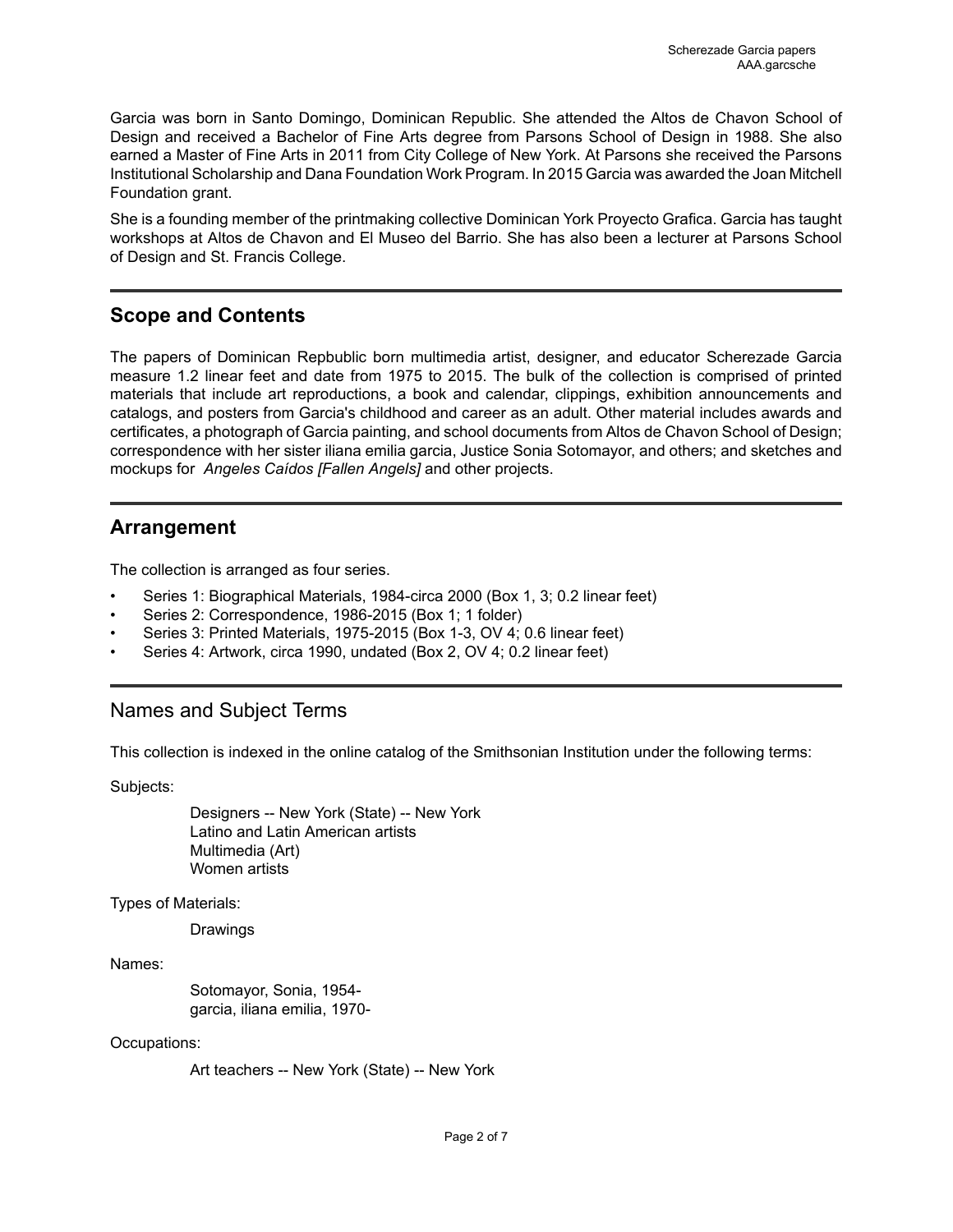Places:

Altos de Chavón (Dominican Republic)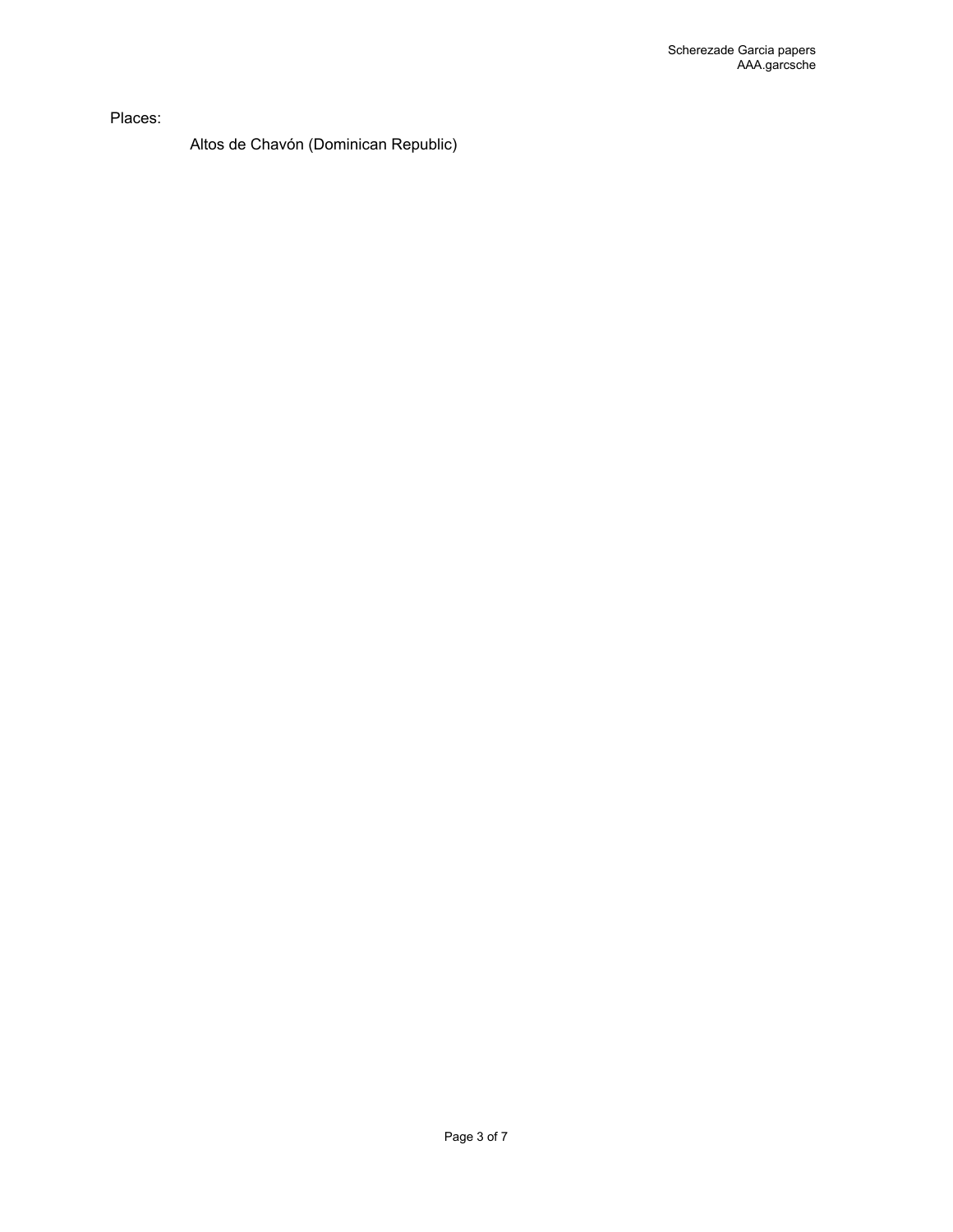# <span id="page-5-0"></span>**Container Listing**

## <span id="page-5-1"></span>Series 1: Biographical Materials, 1984-circa 2000

*0.2 Linear feet (Box 1, 3)*

Scope and Contents: The series contains awards and certificates, a photograph of Garcia painting, and student documents from Altos de Chavon School of Design.

| Box 3, Folder 3   | Awards and Certificates, 1975-1984                                                                                                                                                                                 |
|-------------------|--------------------------------------------------------------------------------------------------------------------------------------------------------------------------------------------------------------------|
| Box 1, Folder 1   | Photograph, Garcia Painting, circa 2000                                                                                                                                                                            |
| Box 1, Folder 2-3 | Student Documents, Altos de Chavon, 1984-1995<br>Includes correspondence, forms, class schedules, orientation<br>Notes:<br>documents, event flyers, and other material.                                            |
| Box 3, Folder 1-2 | Student Documents, Altos de Chavon, 1984-1995<br>Includes a scrapbook of photographs, correspondence, art<br>Notes:<br>reproductions, and clippings. Also includes a student transcript<br>and school periodicals. |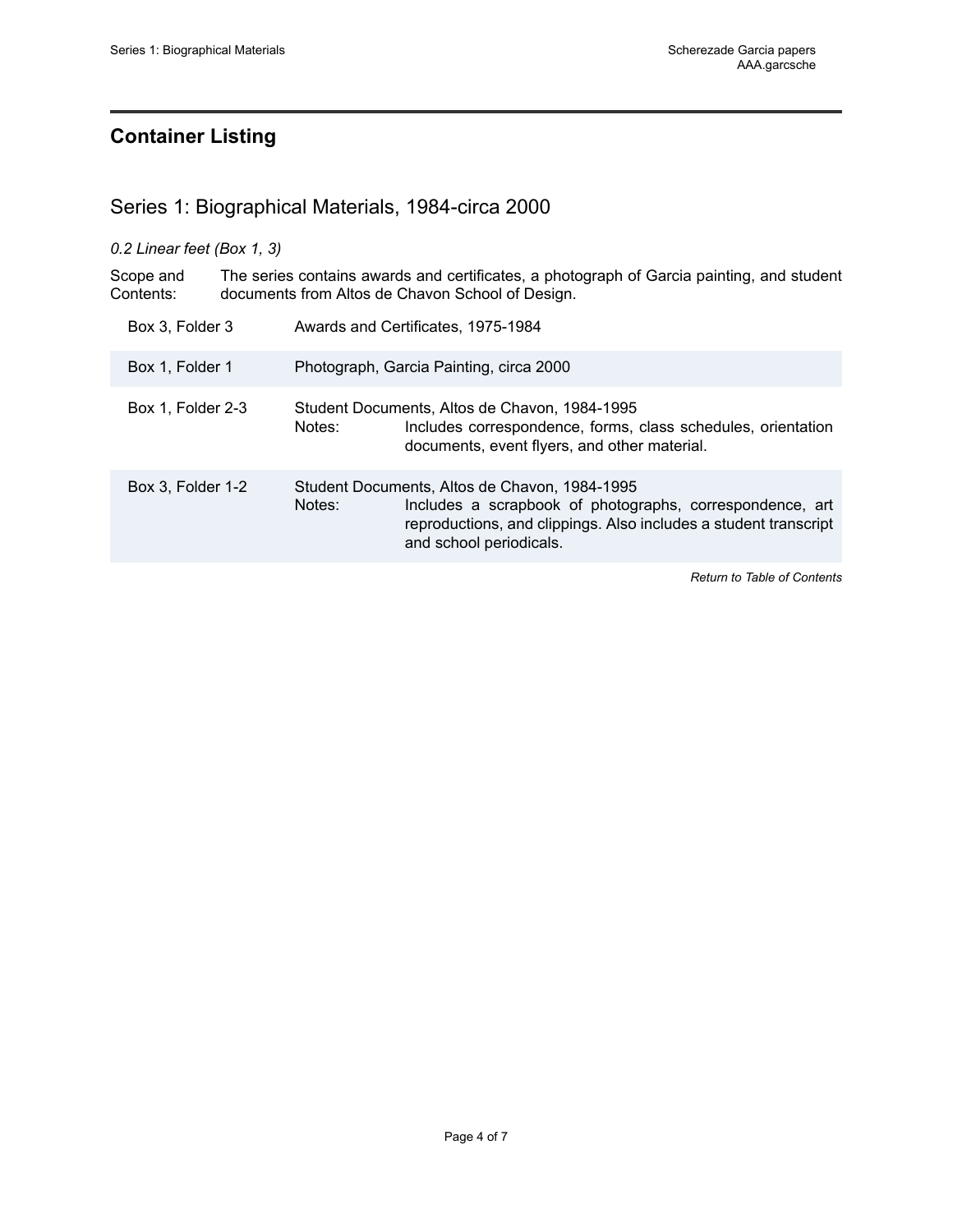# <span id="page-6-0"></span>Series 2: Correspondence, 1986-2015

#### *1 Folder (Box 1)*

Scope and Contents: Correspondence is with Garcia's sister iliana emilia garcia, Justice Sonia Sotomayor, and others.

Box 1, Folder 4 General, 1986-2015 Notes: Includes photographs from Garcia's sister iliana emilia garcia and a photograph of Garcia.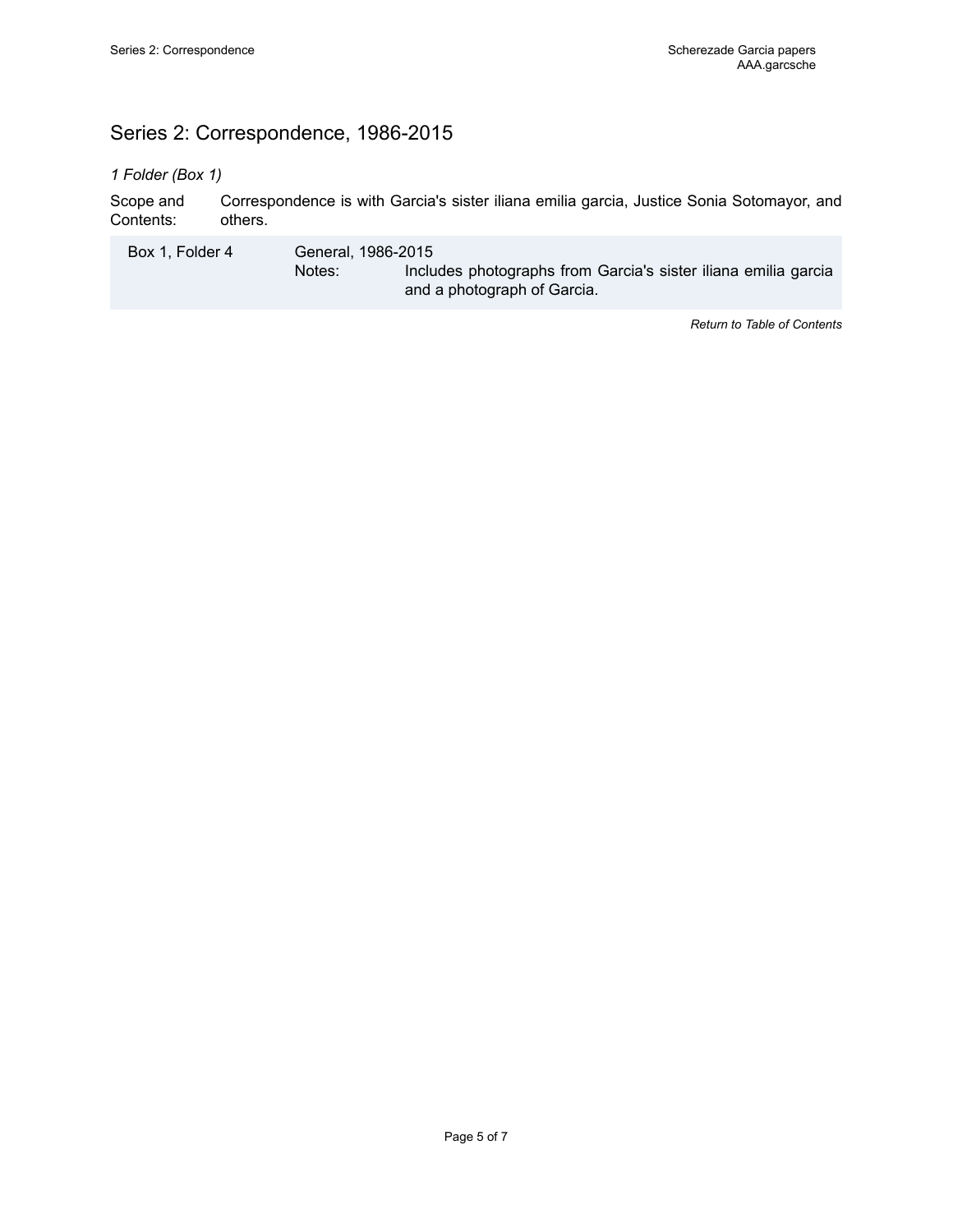# <span id="page-7-0"></span>Series 3: Printed Materials, 1975-2015

## *0.6 Linear feet (Box 1-3, OV 4)*

| Scope and | Printed materials include art reproductions, a book titled Scherezade., booklets and                                                    |
|-----------|-----------------------------------------------------------------------------------------------------------------------------------------|
| Contents: | pamphlets, a calendar featuring artwork by Garcia, a newsletter, posters, and press release                                             |
|           | along with clippings, exhibition announcements, and exhibition catalogs relating to Garcia's<br>childhood artwork and her adult career. |
|           |                                                                                                                                         |

| Box 1, Folder 5   | Notes:                   | Art Reproductions, 1975-circa 1996<br>Includes reproductions of Garcia's childhood artwork.                                         |
|-------------------|--------------------------|-------------------------------------------------------------------------------------------------------------------------------------|
| Box 1, Folder 6   | Book, Scherezade., 1994  |                                                                                                                                     |
| Box 1, Folder 7   |                          | Booklets and Pamphlets, 2010-2013                                                                                                   |
| Box 1, Folder 8   | Calendar, 2009<br>Notes: | Calendar was produced by The Women's Studies Program at<br>Southern Connecticut State University and features artwork by<br>Garcia. |
| Box 3, Folder 4   | Clippings, 1975-2015     |                                                                                                                                     |
| Box 1, Folder 9   | Clippings, 2000-2011     |                                                                                                                                     |
| Box 1, Folder 10  |                          | Exhibition Announcements, 1988-2015                                                                                                 |
| Box 1, Folder 11  |                          | Exhibition Catalogs, 1975-2015                                                                                                      |
| Box 2, Folder 1-2 |                          | Exhibition Catalogs, 2000-2015                                                                                                      |
| Box 2, Folder 3   | Newsletter, 2003         |                                                                                                                                     |
| Oversize 4        | Posters, 1992-2014       |                                                                                                                                     |
| Box 2, Folder 4   | Press Release, 2000      |                                                                                                                                     |